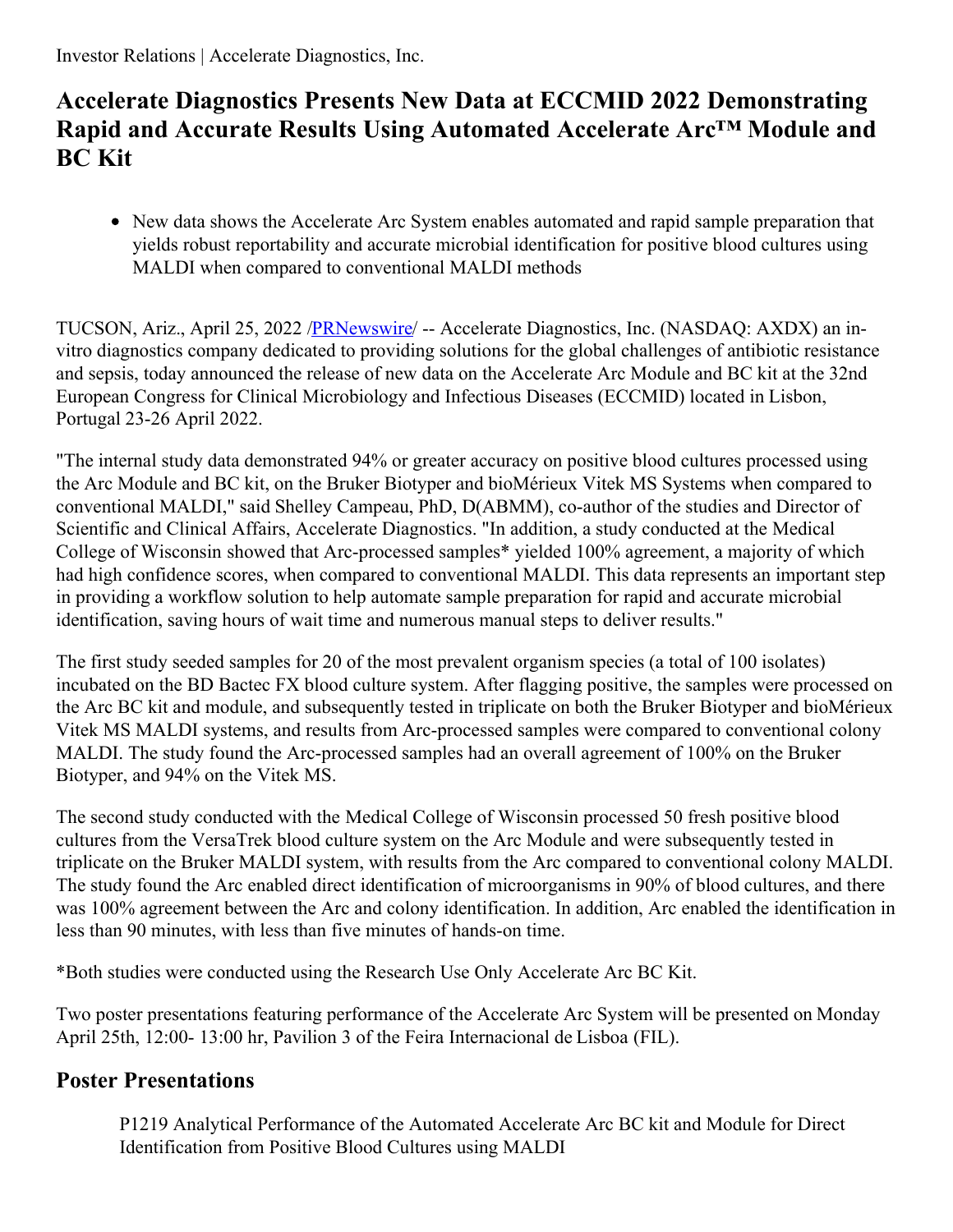Authored by: B. Mesich, D. Gerstbrein, A. Cruz, M. Faron, S. Campeau, and B. Buchan

P1039 Evaluation of the Accelerate Arc module and BC kit for isolation of microorganisms from positive blood culture broths and suitability for MALDI-ToF analysis

Authored by: A. Campos-Alvarez, S. Bolanos, K. Lank, R. Nyberg, S. Campeau, and C. Michel

For further information on the Accelerate Arc System at ECCMID, please visit Booth 1-31 at the Altice Arena exhibit space.

For more information on ECCMID, please visit their website at [www.eccmid.org](https://c212.net/c/link/?t=0&l=en&o=3512612-1&h=2195914710&u=http%3A%2F%2Fwww.eccmid.org%2F&a=www.eccmid.org).

## **About Accelerate Diagnostics, Inc.**

Accelerate Diagnostics, Inc. is an in vitro diagnostics company dedicated to providing solutions for the global challenges of antibiotic resistance and sepsis. The Accelerate Pheno® system and Accelerate PhenoTest® BC kit combine several technologies aimed at reducing the time clinicians must wait to determine the most optimal antibiotic therapy for deadly infections. The FDA cleared system and kit fully automate the sample preparation steps to report phenotypic antibiotic susceptibility results in approximately 7 hours direct from positive blood cultures. Recent external studies indicate the solution offers results 1–2 days faster than existing methods, enabling clinicians to optimize antibiotic selection and dosage specific to the individual patient days earlier.

"Accelerate Diagnostics" and diamond shaped logos and marks are registered trademarks of Accelerate Diagnostics, Inc. Any trade, product or service name referenced in this document using the name "Accelerate" is a trademark and/or property of Accelerate Diagnostics, Inc. All other company and product names may be trademarks, registered trademarks, or service marks of the companies with which they are associated.

For more information about the company, its products and technology, or recent publications, visit [axdx.com](https://c212.net/c/link/?t=0&l=en&o=3512612-1&h=2928441487&u=https%3A%2F%2Fc212.net%2Fc%2Flink%2F%3Ft%3D0%26l%3Den%26o%3D3213887-1%26h%3D4058647286%26u%3Dhttp%253A%252F%252Fwww.acceleratediagnostics.com%252F%253Futm_source%253Dprnewswire%2526utm_medium%253Dpr%2526utm_campaign%253Dpronghorn%2526utm_content%253D20210630%26a%3Daxdx.com&a=axdx.com).

## **Forward-Looking Statements**

Certain of the statements made in this press release are forward looking. Actual results or developments may differ materially from those projected or implied in these forward-looking statements. Such forward looking statements include any implication that the results of the new landmark study will be realized at other customers using the Accelerate Pheno system. Information about the risks and uncertainties faced by Accelerate Diagnostics is contained in the section captioned "Risk Factors" in the company's most recent Annual Report on Form 10-K, filed with the Securities and Exchange Commission on March 2, 2021, and in any other reports that the company files with the Securities and Exchange Commission. The company's forward-looking statements could be affected by general industry and market conditions, and regulatory approvals. Except as required by federal securities laws, the company undertakes no obligation to update or revise these forward-looking statements to reflect new events, uncertainties, or other contingencies.

SOURCE Accelerate Diagnostics, Inc.

For further information: Investor Relations Contact, Laura Pierson, investors@axdx.com, 520.365.3100; Media Relations Contact, Alexander Petti, Alexander@TakeOnCommunications.com, 201.978.4882